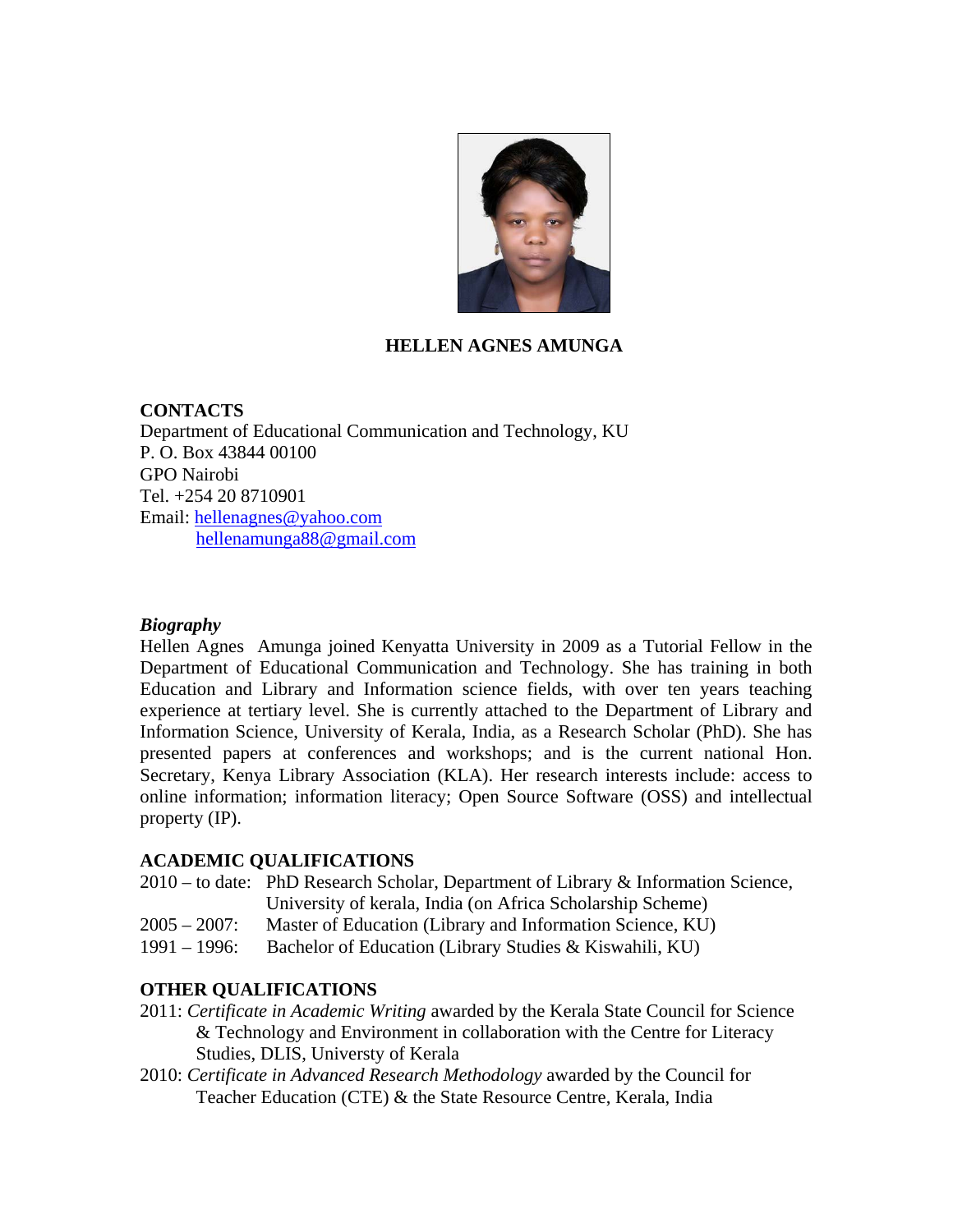- 2009: *Certificate in Web Authoring using Joomla! And Drupal* Awarded by Kenya Library Association
- 2008: Certificate in Management of Electronic Information Resources awarded by Kenya Library Association (KLA) & National Book Development Council of Kenya (NBDCK)
- 2004: *Certificate of Profiency in MS Windows & MS Office Operations* awarded by the Kenya Christian Industrial Training Institute (KCITI), Nairobi

# **EMPLOYMENT/EXPERIENCE**

|                 | 2009 – to date: Tutorial Fellow, Kenyatta University                 |
|-----------------|----------------------------------------------------------------------|
| 2008-2009:      | Documentalist/Librarian, Kenya National Academy of Sciences (KNAS)   |
| 2008-2009:      | Part-time Lecturer, Department of Library & Information science, KU  |
| 2007-2008:      | Part-time Lecturer, Department of Liberal & Information Studies, the |
|                 | Kenya Polytechnic University College                                 |
| 2004 - 2005:    | Graduate Teacher I, Enoomatasiani Girls Secondary School             |
| $1996 - 2003$ : | Tutor, Bondo Teachers Training College                               |
|                 |                                                                      |

# **SCHOLARLY AND PROFESSIONAL ACTIVITIES**

2011: Member, Editorial and Publishing Committee for the forthcoming Standing Conference of Eastern, Central and Southern Africca Library and Information Information associations (SCECSAL) 2012.

- 2010: Member, Management Committee, for the inaugural Maktaba Award (Library of the Year Award) whose aim is to ecognize excellence in library service provision.
- 2009: Elected Honorary Secretary, Kenya Library Association (KLA)
- 2009: National Consultant (Kenya), Technical Center for Agriculture and Technical Cooperation (CTA) on its survey: *A review of the outreach and impact of selected CTA products and services (INFOIR2) in Kenya*
- 2009: Co-Facilitator, Information Literacy Workshop for Universty Librarians organized by the International Network for the Availablity of Scientific Publications (INASP) in partnership with the Kenya Libraries and Information Services Consortium (KLISC), Universty of Nairobi, Kenya
- 2008: Resource Person for Government Librarians at a training workshop held at ICIPE, Nairobi, Kenya
- 2003: Participated in the selection of first year students for Primary Teacher Training Colleges at the Kenya Science Teachers College, Nairobi, Kenya
- 2003: External Assessor for Kaimosi Teachers Training College during the Final Practical Assessment for Primary Teachers Colleges
- 1997-2008: Member, Kenya National Union of Teachers
- 1996 to date: Member, Kenya Library Association (KLA)

### **CONFERENCES & WORKSHOPS ATTENDED, AND PAPERS PRESENTED**

2011: **Amunga, H. A. (2011)** *Information Literacy in the 21<sup>st</sup> century universities: the Kenyan experience*. In Towards building a knowledge Society: Library as a catalyst for knowldege discovery and management [Proceedings] pp. 427-436.